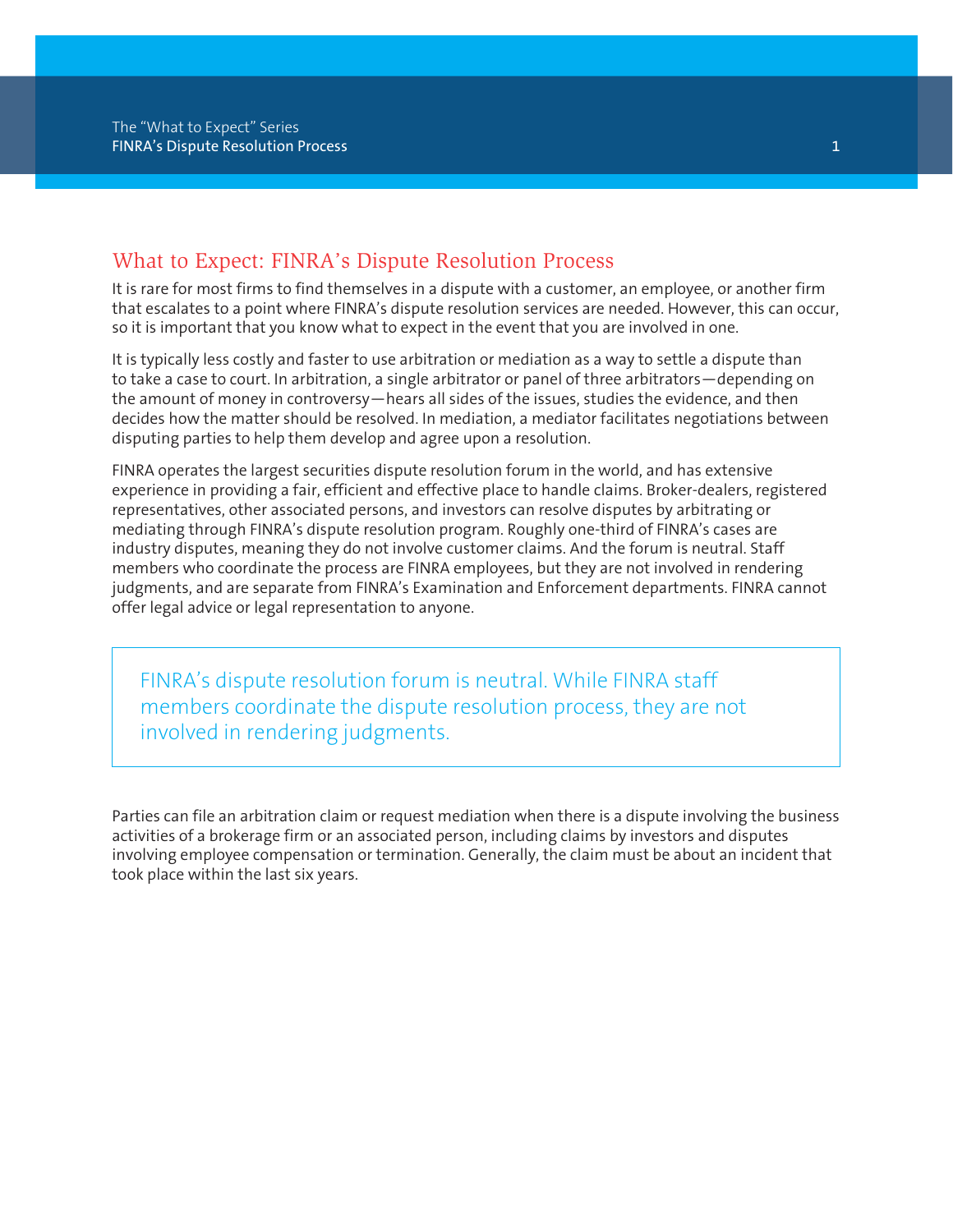### Arbitration

Arbitration is similar to the courts, but is usually faster, cheaper and less complex. Parties present the issues through the use of witness testimony and documentary evidence much as they would in court. Instead of a judge, there is either a single arbitrator or a panel of three arbitrators. The arbitrator or panel studies the evidence and decides how to resolve the matter much as a judge makes a ruling in a court case, but the legal rules of evidence do not strictly apply. Arbitrators are guided by the underlying policies of the law but can interpret legal concepts with more flexibility than judges.

The arbitration process differs depending on the claim size. Larger claims involve an in-person hearing decided by a panel of three arbitrators, with one serving as the chair. Smaller claims are decided by one arbitrator. The smallest claims may be decided through what is called a Simplified Arbitration Process. This is when the arbitrator decides the case by reading all of the materials provided by the parties without an in-person hearing.

The first step for parties who want to file an arbitration is to submit the request to FINRA along with the required paperwork. One required document is called a Statement of Claim. This is submitted by the person filing the claim and includes a description of the dispute, the parties involved and the monetary size of the claim.

Another required document is the FINRA Submission Agreement, previously known as the Uniform Submission Agreement. This lists the parties in the arbitration case and confirms that FINRA will administer it. It also establishes that, if the case ends with a hearing, the parties all agree to abide by the arbitrators' decisions. FINRA also requires that the claimant submit the appropriate filing fees to begin the case.

### **Requirements for Filing an Arbitration**

- Statement of Claim
- **FINRA Submission Agreement**
- � Filing Fees

When FINRA receives the required documents and fees, it analyzes the claim, looking for things like the claim's size to decide how many arbitrators will be needed, the nature of the dispute and the type of securities involved. Then, FINRA assigns a case number and informs the parties how to contact FINRA staff about the case.

Firms often ask if FINRA staff can dismiss frivolous claims. Because FINRA staff serves as the impartial provider of the arbitration forum, staff members have no authority to evaluate the strengths and weaknesses of claims or defenses. That job is reserved for the arbitrators.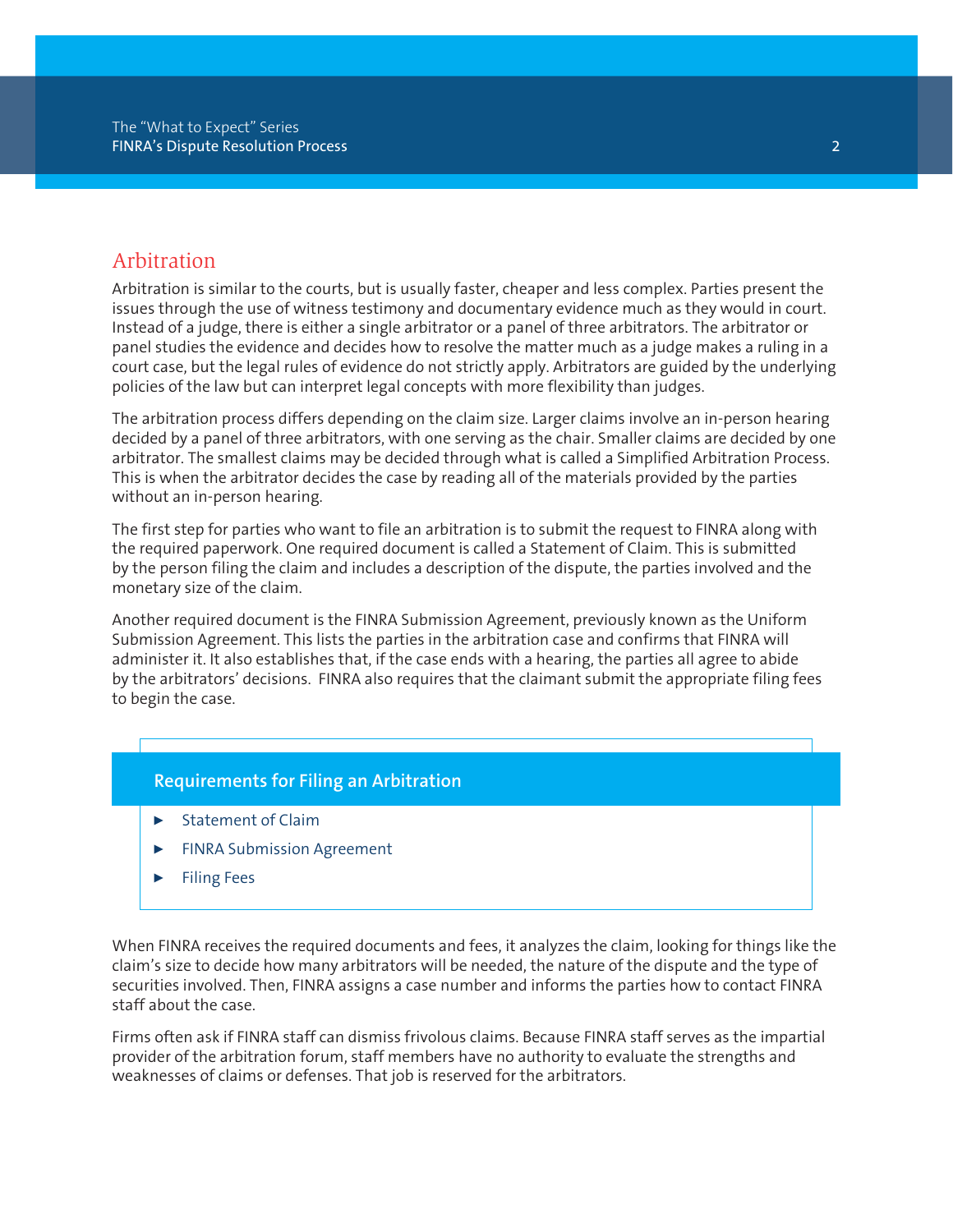If your firm is named in a claim as a respondent, FINRA notifies your firm's representative by mail. You will receive a case packet that has a copy of the Statement of Claim. The packet will also include a detailed letter highlighting important rules and response deadlines outlined in FINRA's Code of Arbitration Procedure. And it also contains a blank FINRA Submission Agreement that your firm must fill out, sign and return.

The cover letter will contain the city in which the hearings for the case will take place and how to contact FINRA if you have questions. Usually, the hearing will take place in the FINRA hearing location nearest to where the claimant lived at the time of the original dispute. If the parties agree on a different hearing location, FINRA will try to accommodate the request. There is at least one, and as many as three, hearing locations in every state, plus the District of Columbia, Puerto Rico and London over 70 in total.

Each respondent is given 45 days to research the claim and to prepare and serve a response. In it, the respondent can outline the defenses the firm or broker plans to argue and any exhibits that support this position. FINRA will analyze this information to see if there are counterclaims (which are claims by the respondent against the claimant) or cross claims (which are claims by the respondent against another respondent). If so, FINRA checks to make sure the parties submitted the right fees, and looks for any newly named parties. FINRA also checks to see whether the respondent completed the FINRA Submission Agreement properly.

Then, the parties select their arbitrators. FINRA provides identical lists of possible arbitrators for the case to both sides of the dispute. A computer generates the names randomly. FINRA also provides both sides with a detailed report on each arbitrator's background, called a disclosure report. The disclosure report resembles a résumé, and includes the arbitrator's employment background, education and training. FINRA also provides a list of cases in which each of the arbitrators has issued a final decision, called an award. You can view awards for free on FINRA's website or obtain them from FINRA in hard copy.

Both sides are allowed to remove, or strike, some of the arbitrators on the list from consideration and to rank the remaining names in order of their preference. This process gives both parties a say in who the arbitrators will be.

Arbitrators are not FINRA employees but work on a case-by-case basis as contractors. They must apply to be arbitrators, and FINRA evaluates their education, professional licenses and employment. They also must take required training to arbitrate in FINRA's forum. FINRA divides arbitrators into two categories: those who have a connection to the securities industry and those who do not. FINRA refers to the arbitrators who have a connection as non-public arbitrators and all others as public arbitrators. FINRA strives to include people who represent different professions and backgrounds for both categories of arbitrators. For people who chair arbitration panels, FINRA requires special training and experience with previous arbitrations.

A public arbitrator serves as the sole arbitrator on smaller claims involving customers. A threearbitrator panel hears the larger customer claims. Customers in cases that proceed with three arbitrators have the option to have an all-public arbitration panel or a majority-public panel decide their claim.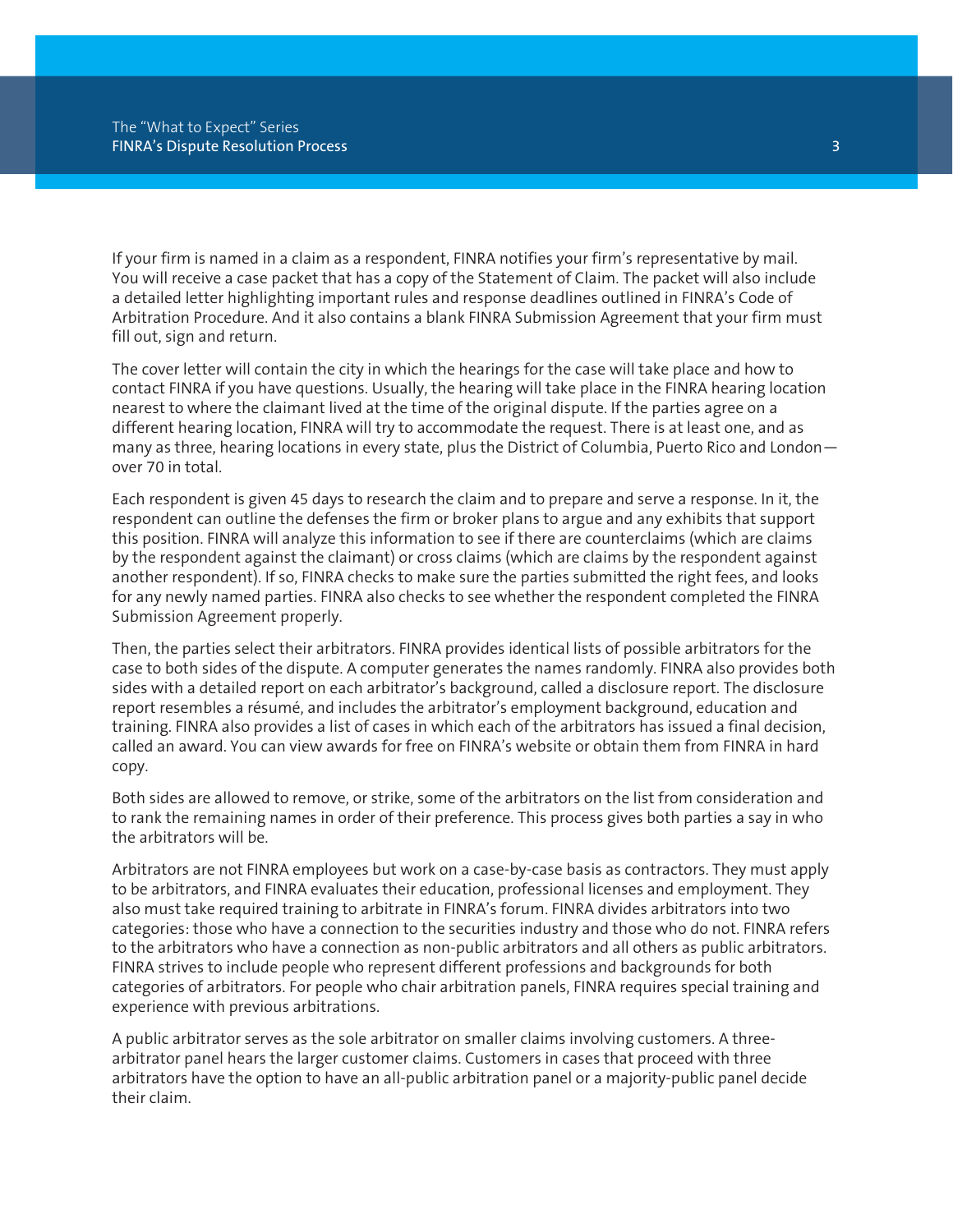Disputes between firms are decided exclusively by non-public arbitrators. Smaller disputes between firms and their employees are decided by a single public arbitrator. Larger disputes between firms and their employees are decided by a three-arbitrator panel comprised of two public arbitrators and one non-public arbitrator. Disputes involving statutory discrimination claims use all public panels with specially qualified chairs.

In all cases, arbitrators are required to make decisions based on the facts and merits of the cases they hear, and they take an oath to remain neutral. FINRA constantly monitors arbitrators to ensure that they meet necessary standards and, if they fail to meet them, FINRA removes them from the pool of arbitrators.

Once the parties select their arbitrators, the arbitration panel has an initial pre-hearing conference with the party representatives—typically over the telephone. During the call, the arbitrators and party representatives—usually lawyers—discuss procedural issues, the mediation alternative and the scheduling of the in-person hearing. So, at this conference, FINRA recommends that the representatives have their calendars available. And they should also raise any issues that they think the arbitrators will need to address at this time.

The next stage is Discovery. This is when parties exchange documents and identify their witnesses. FINRA's website contains detailed rules for parties and their representatives to follow during the discovery process. Also, all parties in a customer case should be familiar and comply with a document called the Discovery Guide. It lists the documents that should be produced by both the claimant and respondent in all customer arbitrations.

Once the parties complete the Discovery phase of the case, it is time for the in-person hearings. This is when each party presents its case to the arbitrators.

## Arbitration Hearing Process

After all the parties arrive, the arbitrators invite the parties, their counsel and witnesses into the hearing room. If either side has fact witnesses, they may be asked to wait in a waiting room until they are called in to testify. Expert witnesses are generally permitted to remain in the hearing room, while fact witnesses will be called in when it is their turn to testify.

The arbitrators sit at the head of the table, and respondents and claimants sit with their groups on opposite sides. Usually, the arbitrators reserve seats near them for witnesses. It will take a little while for everyone to bring in all of their materials and to get them set up. While everyone gets settled, the parties should not have conversations with the arbitrators.

Once everyone is ready, the chairperson will call the hearing to order. The arbitrators will identify themselves, and then so will all those in attendance. The chair will then swear in all of the parties and witnesses in attendance who will testify. The claimant's side is given the opportunity to make an opening statement, followed by a statement from the respondent's side. These statements provide a brief outline of the issues and what the party will try to prove. This is not the appropriate time to present evidence.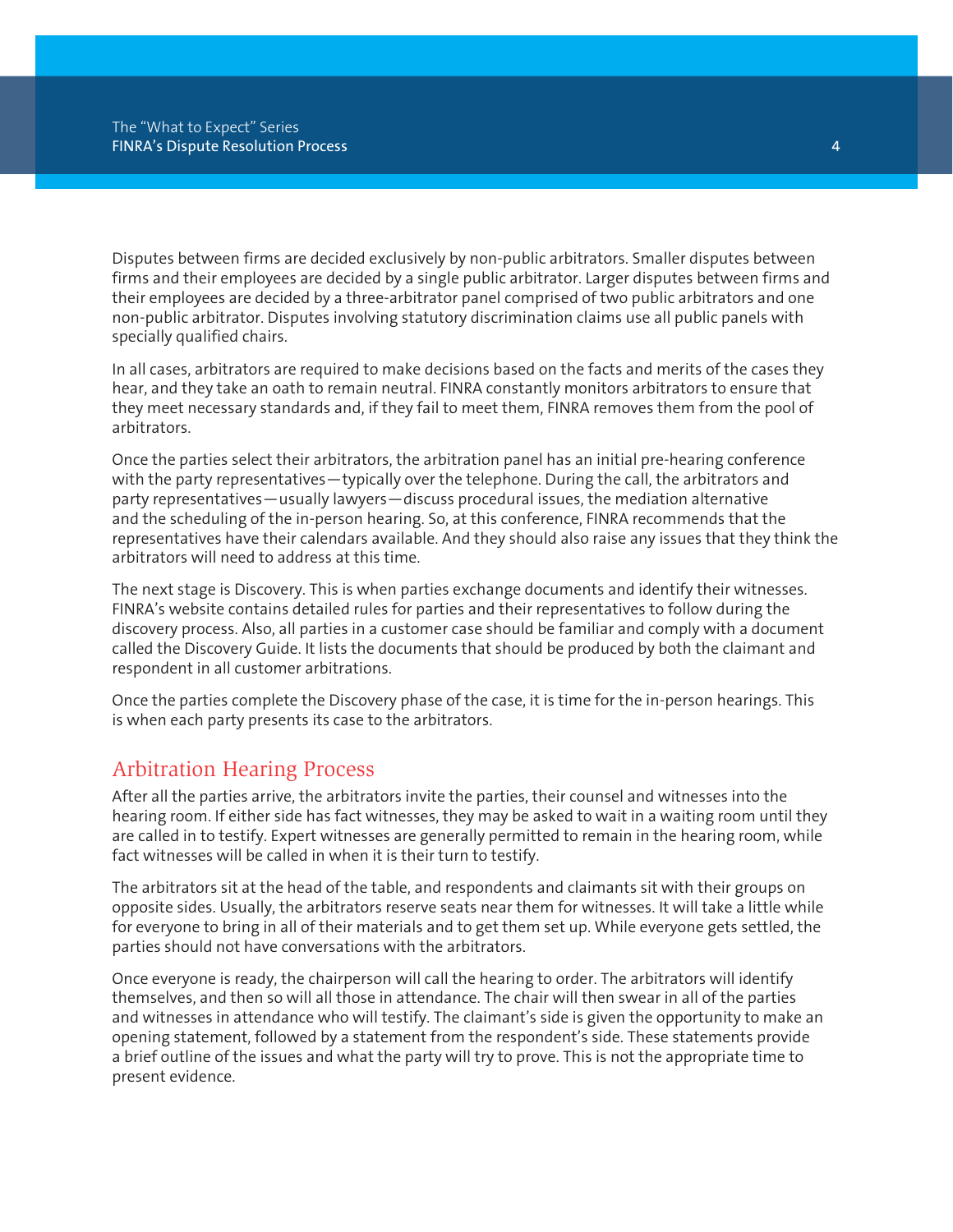After the opening statement, the claimants present the details of their case. For example, they present witnesses and introduce any relevant documents. If the arbitrators did not swear a witness in at the beginning of a hearing, they will administer the oath before that person testifies. The other side can cross-examine any witness who testifies, that is, ask questions of the witness. The arbitrators may also ask the witnesses questions. After the claimant's side has completed presenting its case, then it is the respondent's turn to present its case.

Each party can object to any evidence being presented before the arbitrators receive it. Following an objection, the arbitrators will decide if they will accept the evidence. You should also know that hearings are digitally-recorded, usually on a device operated by the arbitrators. And, sometimes a party will arrange for a court reporter to be present at the hearing.

Once the parties have offered all witnesses and evidence, they present closing arguments. This allows them the opportunity to summarize what they believe they have proven. Either side can rebut the other side's closing arguments if they choose.

## Post Hearing

After the hearing, the arbitrators consider the evidence and make a decision on the case—also called rendering an award—typically within 30 days. All of the arbitrators have an equal vote, with the majority deciding the outcome. But, most awards in the FINRA forum are unanimous.

The decision is put in writing and signed by the arbitrators. This decision is called the arbitration award, and is sent to the parties. In the award, the arbitrators decide the claims and counterclaims presented by the parties, and will also decide how to allocate FINRA forum fees. If the decision requires your firm to take any action, like making a payment to the other side, then your firm must comply with it, or move in court to vacate the award (which means to ask the court to set the award aside as void) within 30 days after you receive the award. Firms that do not comply in a timely manner risk FINRA suspension. You can find all of the arbitration decisions from our forum on FINRA's website.

Once the panel renders an award, it is legally binding and final, except in very limited situations in which a party can challenge it in court. Also, there is no internal appeals process at FINRA.

Arbitration cases that settle are typically resolved in a little over a year. When an arbitration case goes to hearing, it typically takes 16 months. In either case, arbitration is usually faster than most court cases. Since arbitration cases are resolved more quickly, and there is only limited court review of arbitration decisions, the related costs, such as attorney fees and other expenses, are typically lower in arbitration than in cases that go to court.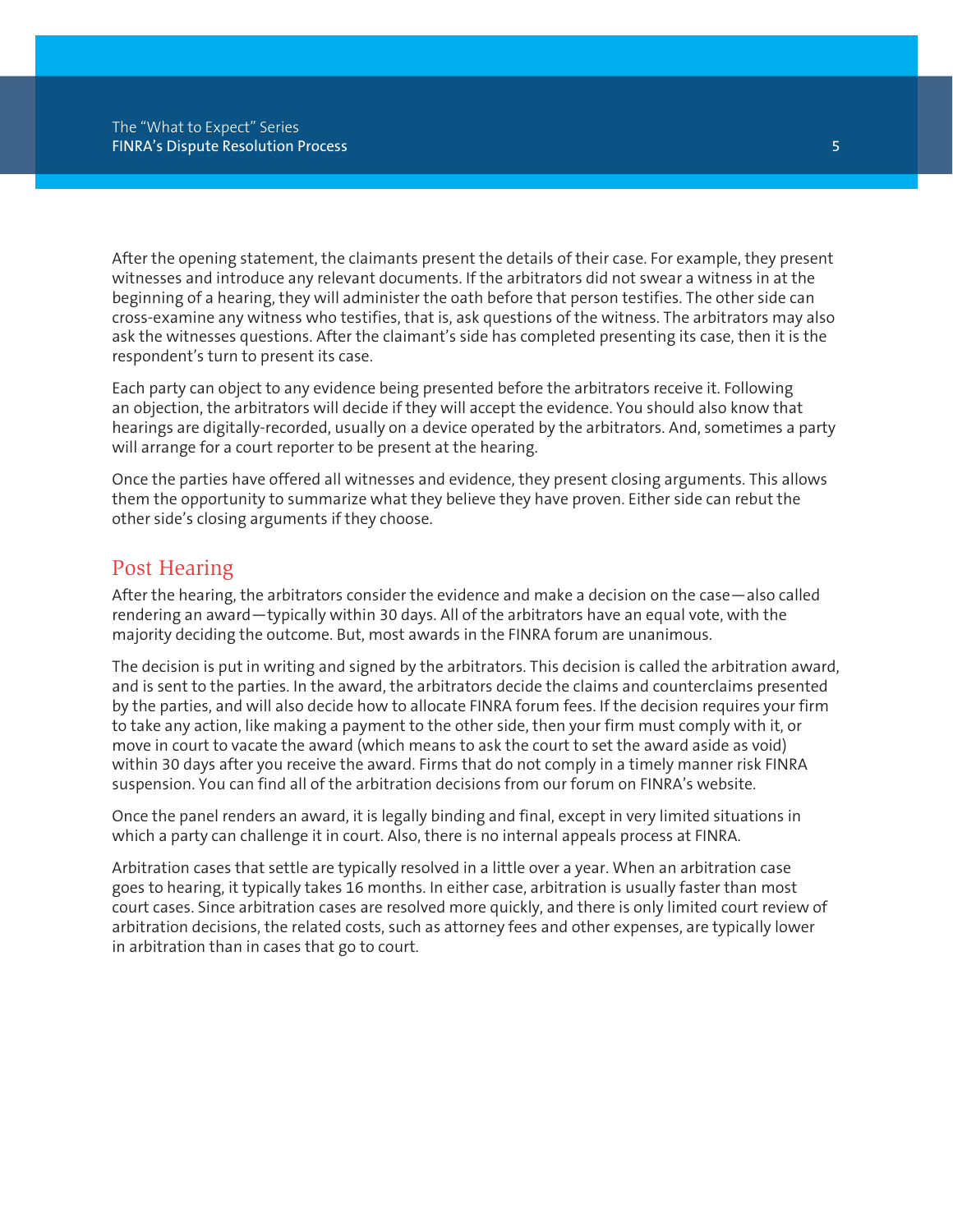# Arbitration Case Flow

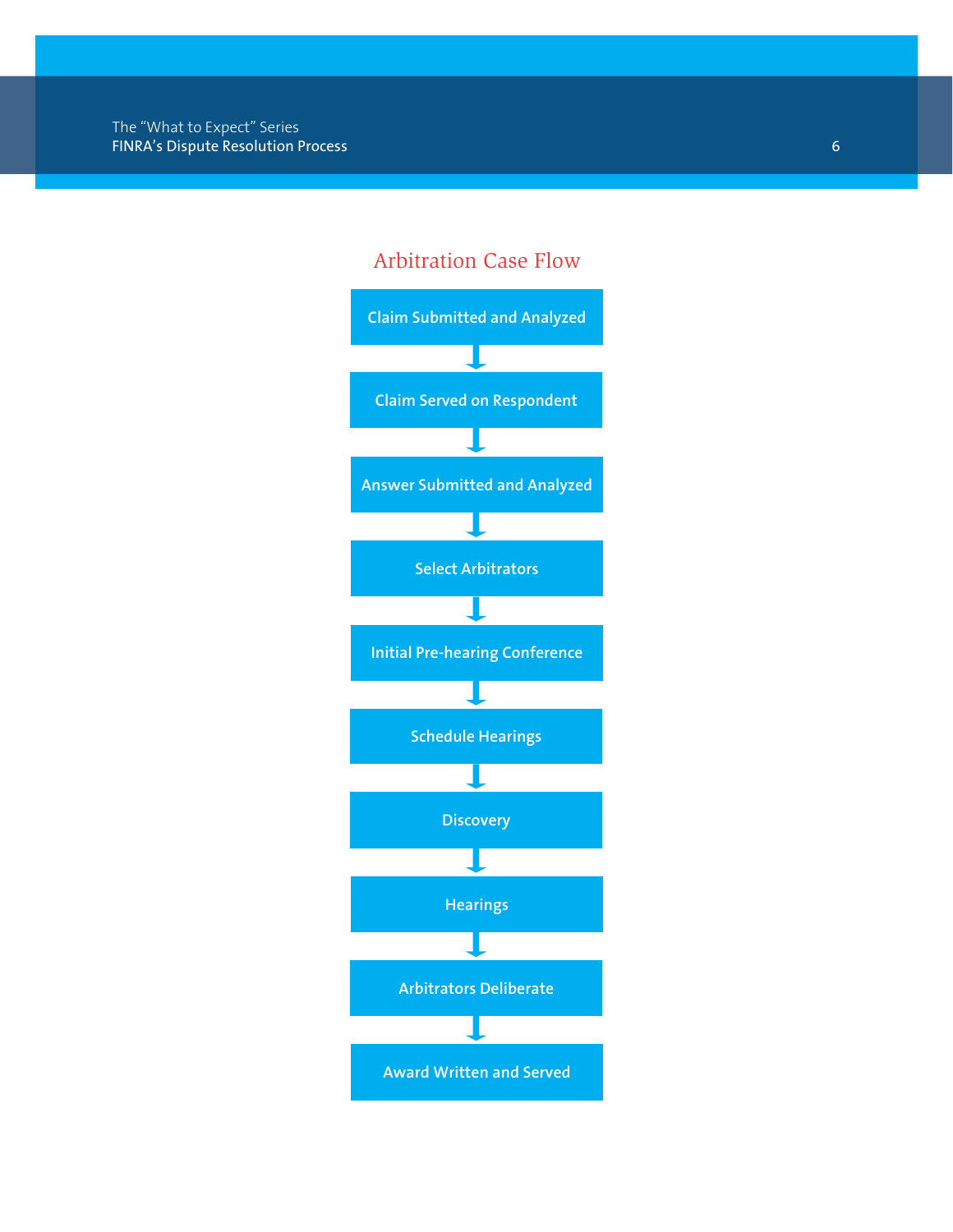### **Mediation**

While arbitration is a fast, economical and fair way to resolve disputes, it is not the only way. Mediation is another way that you can resolve a dispute. If you are involved in an arbitration, you may request or agree to mediation at any time before the arbitrators issue an award. Or, you may agree to mediation from the beginning of the dispute as the way to resolve your conflict.

A mediator does not act like a judge or an arbitrator. Instead, the mediator is a facilitator who helps the parties negotiate an agreed-upon solution. It is a voluntary process, so either party may decide to stop at any time. However, over 80 percent of mediations end up with a settlement.

A mediator is a facilitator who helps parties of a dispute negotiate an agreed-upon solution.

To mediate through FINRA's program, one or both parties will first tell FINRA staff that they are interested in mediation. FINRA will then contact the other side to see if they agree to mediate the dispute. However, if you do not want FINRA to tell the other side that you expressed interest in mediation, FINRA staff will see if they are interested in mediation without revealing any interest by the opposing party. FINRA staff members also contact parties in some cases from the arbitration docket to elicit interest in mediation.

If both parties agree to mediation, FINRA's mediation administrators can assist in the selection of a mediator. FINRA provides a list of mediators to choose from along with a disclosure report for each mediator. The parties have full say in who their mediator is, and select a mediator who they all agree to work with.

Like arbitrators, mediators are not FINRA employees. They are carefully screened and represent a cross-section of diverse people. Many have extensive knowledge of the securities laws and industry practices. And, like arbitrators, they are required to follow ethical standards.

Once the parties agree on a mediator, FINRA staff sends a Mediation Submission Agreement to the parties that indicates the terms for the mediation. All parties, their representatives and the mediator must sign this document before the mediation can take place. The purpose of the Mediation Submission Agreement is to protect the parties involved and prevent any misunderstandings about the process. It includes the requirement that everything that takes place in mediation remain confidential. It also shows the mediator's fees and how the parties will divide those fees. FINRA's mediation administrators can work with both parties to find mutually agreeable conditions for the mediation.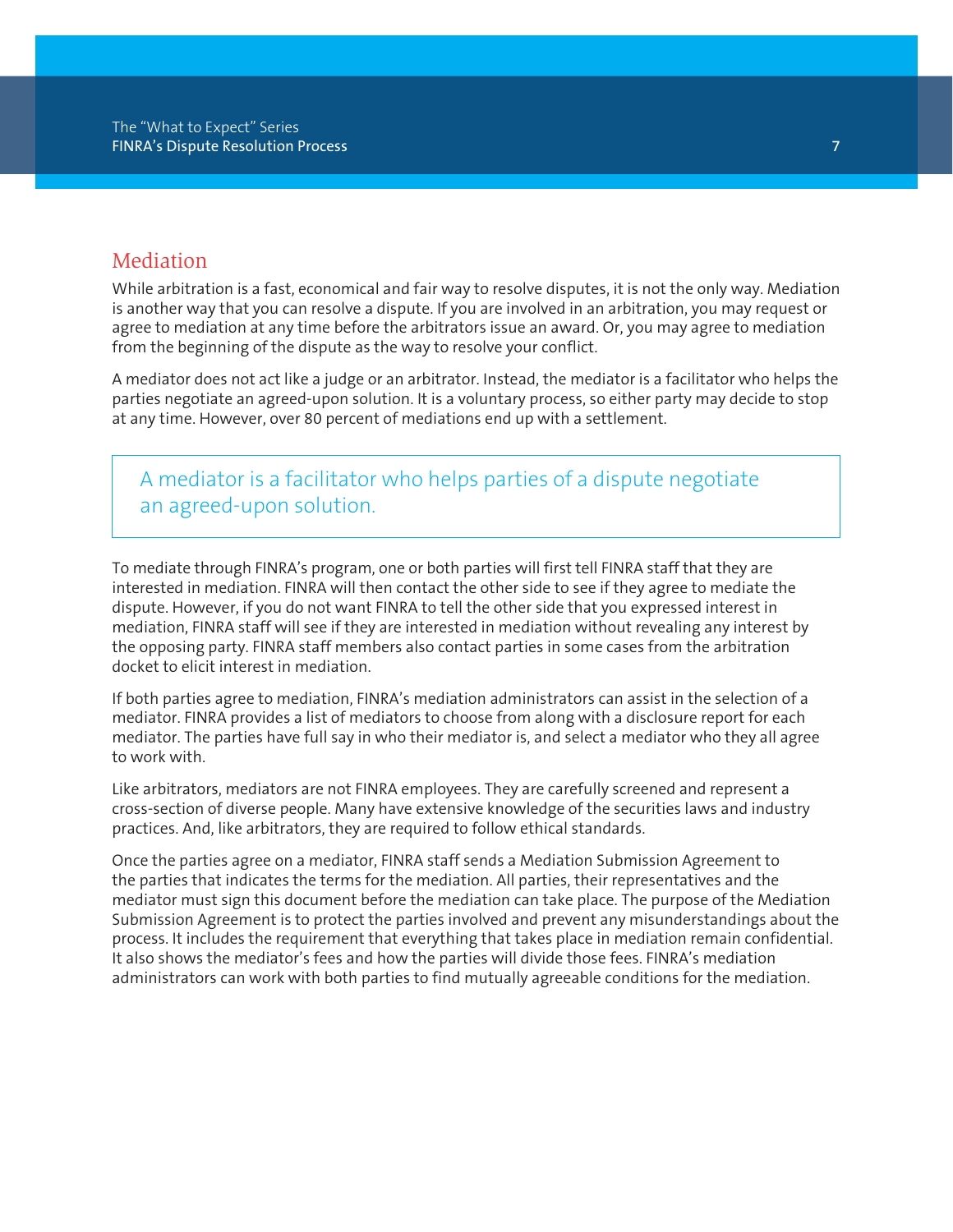Before mediation starts, most mediators will ask the parties to provide a written statement with their side of the story. Mediators indicate up front whether they will share this statement with the other side or keep it confidential.

The mediator may ask your firm to indicate what it hopes to get out of the process. It is important for you to think about what you want to achieve and what your firm is willing to offer to resolve the case before you go to the mediation. If you think about a range of possible solutions and know your bottom line, it will help you prepare for mediation. Your attorney can represent and help you with this process.

FINRA's staff will help you schedule the mediation date and coordinate the location.

Then the actual mediation session for the parties to work toward a possible settlement occurs. The location of these sessions is selected in the same way as arbitration hearing locations are selected.

## Mediation Session Process

The mediator begins the mediation session with introductions. After that, the mediator will make some opening remarks and set the ground rules. Next, the claimant's attorney explains their position and interests. Then, the respondent's attorney does the same. The parties continue to discuss the issues with the mediator's guidance. At some point, the mediator may meet with each side privately. Sometimes, parties are more open in these separate sessions and the mediator will maintain confidences when asked.

Four out of five times, this process helps the parties reach a settlement. If the parties agree to settle, their representatives draft enforceable agreement, which both parties sign. The parties only sign the settlement agreement if they agree with its terms. You can stop the mediation process at any time. If settlement is not reached, then the claimant can file an arbitration case, or, if one was previously filed, request that it continue.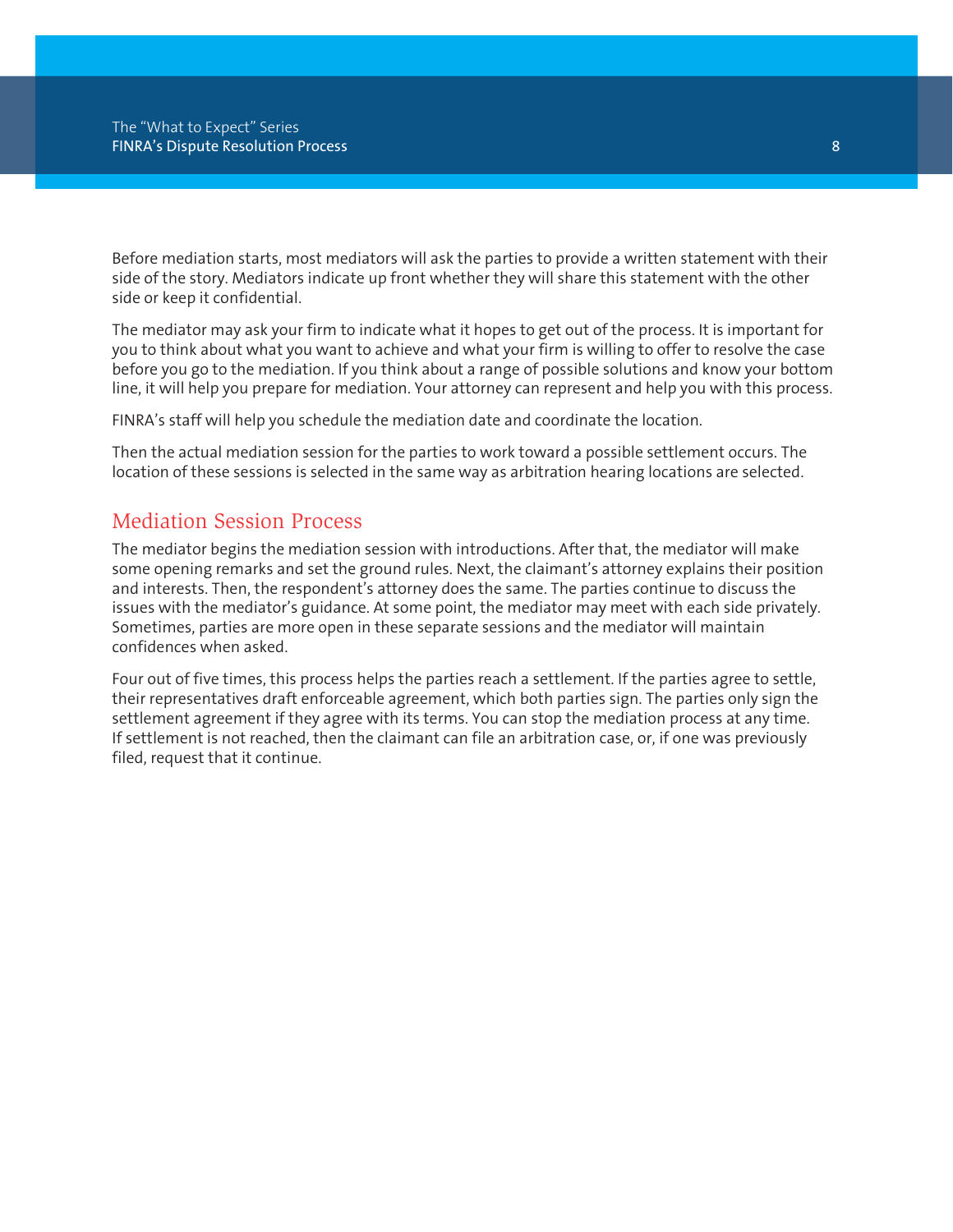# Mediation Case Flow

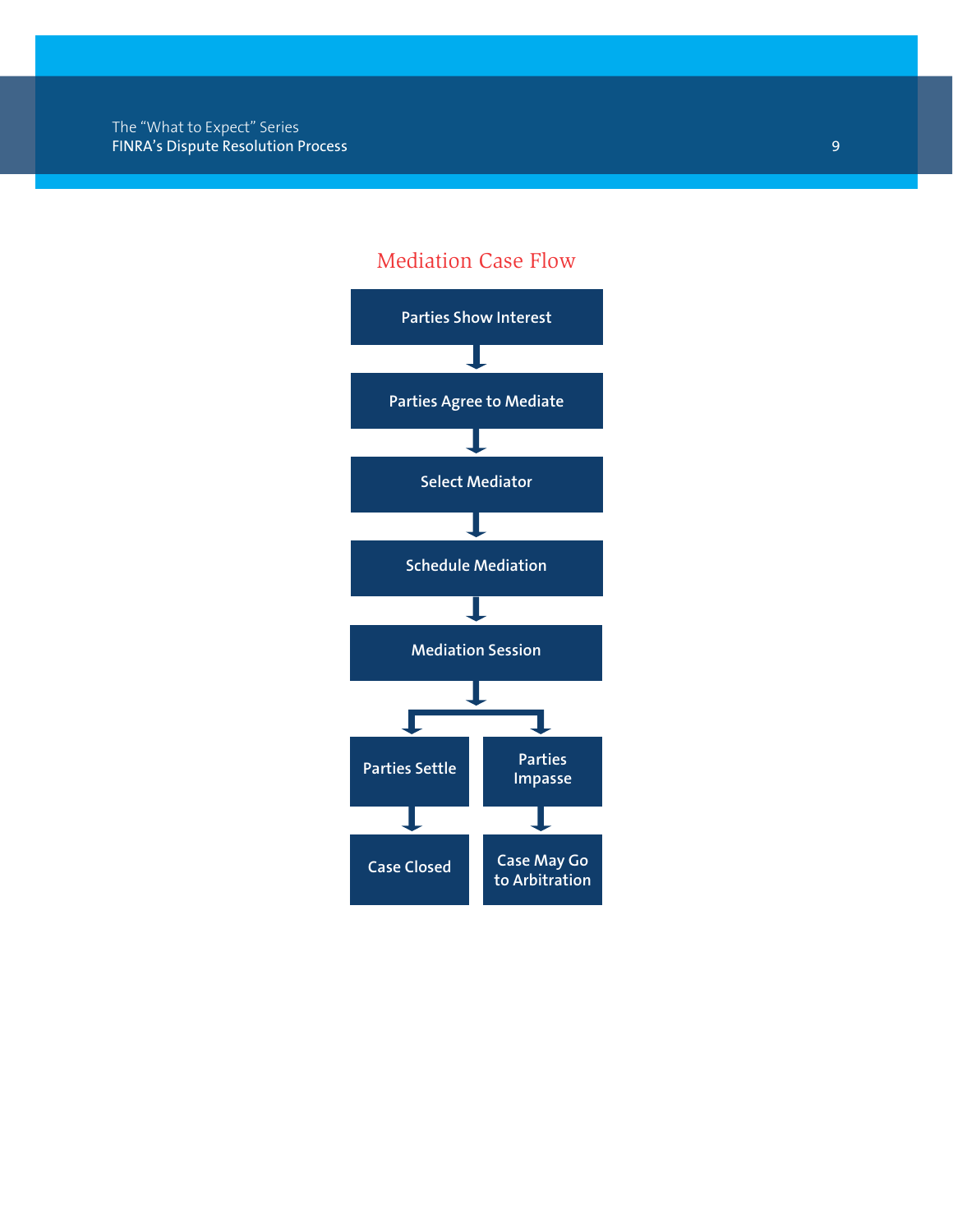## Choosing Between Arbitration and Mediation

You might want to pursue mediation if your firm wants to quickly resolve a claim. Arbitrations usually take a bit longer than a year to resolve, but most mediations take a little over three months to complete. Arbitration hearings last about four days, but mediations are typically resolved in one session that lasts about eight hours. As a result, mediations usually are less costly. Mediation can also be less adversarial and is something to consider if your firm prefers a less formal setting to resolve disputes. However, choosing to mediate is entirely your decision, and you always have the right to go through the full arbitration process.

Simply put, you can think of arbitration as presenting your case and having someone else decide it, versus mediation, where someone assists you with negotiating a solution to your case.

## Working with an Attorney

Most parties are represented by a lawyer when they are involved in an arbitration or a mediation. But, we realize that some firms may not have relationships with legal counsel or know counsel with securities arbitration or mediation experience.

As we mentioned earlier, FINRA staff does not give legal advice, and we cannot recommend any specific lawyers. But they can suggest ways to find an attorney.

You can also ask contacts at other firms for suggestions, or locate and work with legal referral services offered by bar associations to find lawyers who specialize in securities issues. FINRA's website has a link to a nationwide network of legal referral services.